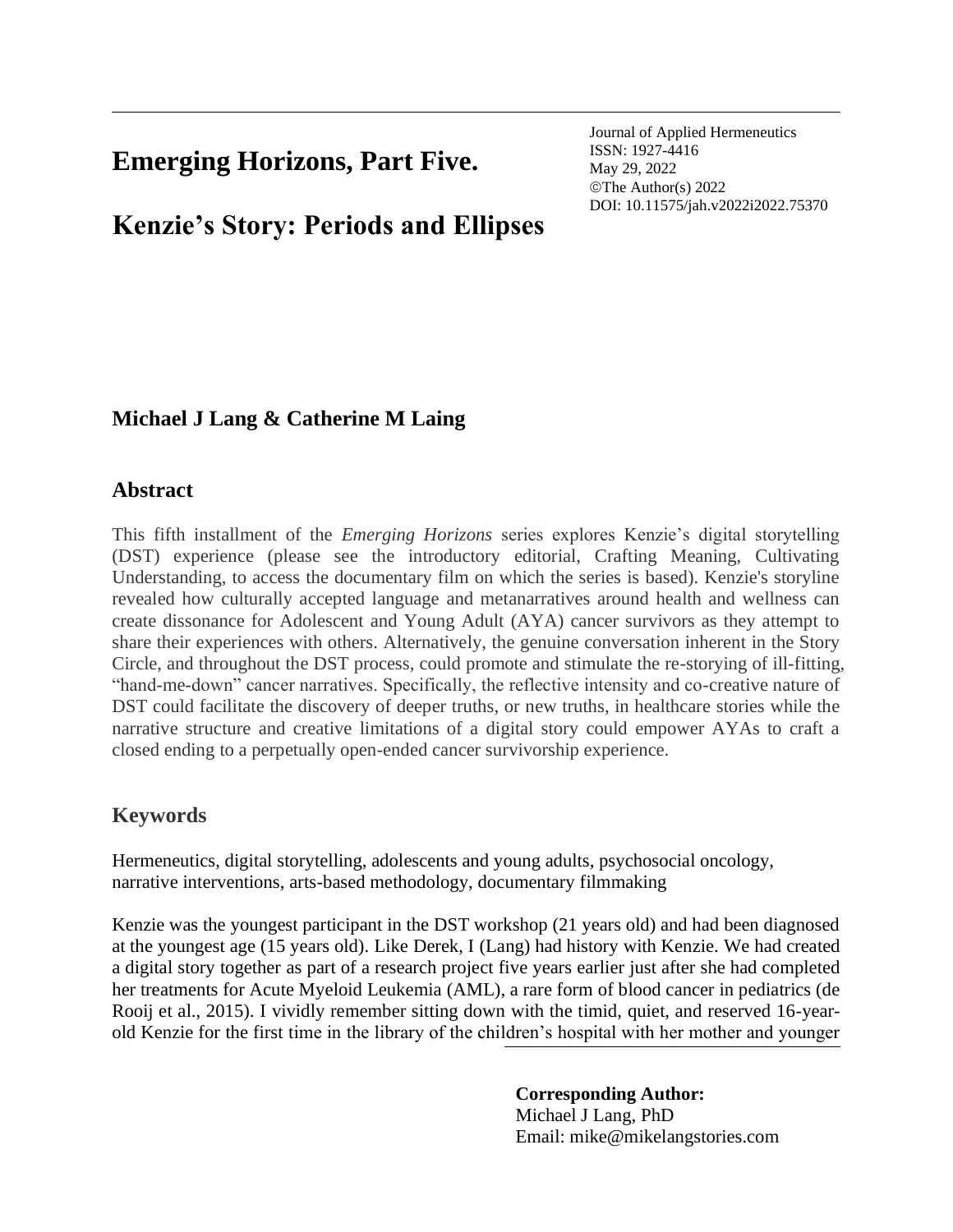brother in tow. She did not offer much information as we sat together, and I played an active role in helping her find and tell the story by constantly asking questions, typing her answers, and finally, connecting those answers together into a story arc based on her responses. As we recorded her voiceover and crafted her story over our next two meetings, she offered few ideas for images or compositional choices without prompting, and although she ultimately indicated enjoying her DST experience, she was clearly a lukewarm participant. The 21-year-old Kenzie who participated in this research project was vastly different.

In *Emerging Horizons* Kenzie was comparatively confident, talkative, and engaged. She was actively involved in group conversations and even offered unprompted feedback and ideas to the other AYAs (e.g., suggested using "theatre masks" to Kelsey). She also knew what she wanted to say (although I provided support in the process of writing down her story) and required little video editing help from me beyond cutting superfluous photos. Furthermore, in her intake interview she indicated how excited she was to go through the DST process again. In particular, she was interested to see how her story might be different this time around: she was looking for a new story.

Although none of this backstory was included in *Emerging Horizons*, Kenzie's transformation from an indifferent participant at 16 to an excited and engaged digital storyteller at 21 is hinted at in the film. In her opening discussion with Bethany, she recounts her initial response to the cancer diagnosis through a conversation with her mother:

And I was like, well, you can't tell anyone. And she was like, "Well, no Kenz, we have to." And I was like, no. Like, no one needs to know. Can't it just be a secret? Like, why does anyone have to know?

This comment seems antithetical to the version of Kenzie that participated in *Emerging Horizons* and helps illuminate my two exceedingly different DST interactions with her: Kenzie's 16-yearold self did not want to share about cancer, but her 21-year-old self clearly did. Choosing to participate in a publicly available documentary film about cancer, when she initially wanted to keep her diagnosis a secret, demonstrated how much Kenzie had changed.

When I asked her about this transformation in both the pre- and post-workshop interviews, she attributed it to being older and having more life experience, but also to her involvement in a local pediatric oncology charity. She began as a program participant before joining the teen leadership program, and finally becoming a summer camp counsellor. During the five years since her first DST experience, she had shared her cancer story numerous times at banquets, fundraisers, and campfires to hundreds of people. In the process, she had transformed from a shy, insecure teenager to a young adult cancer advocate, despite experiencing ongoing cancer-related complications and an unclear prognosis. However, Kenzie intuitively understood that she had often shared the surface-level bullet points of her cancer experience in those speeches and conversations; there was more that could be said. She signed up for a second DST project because she wanted to craft a deeper, fully-formed, more fitting story that represented the transformation she had undergone in those five years. Consequently, her experience in *Emerging Horizons* provided an opportunity to explore how DST cultivates genuine conversation through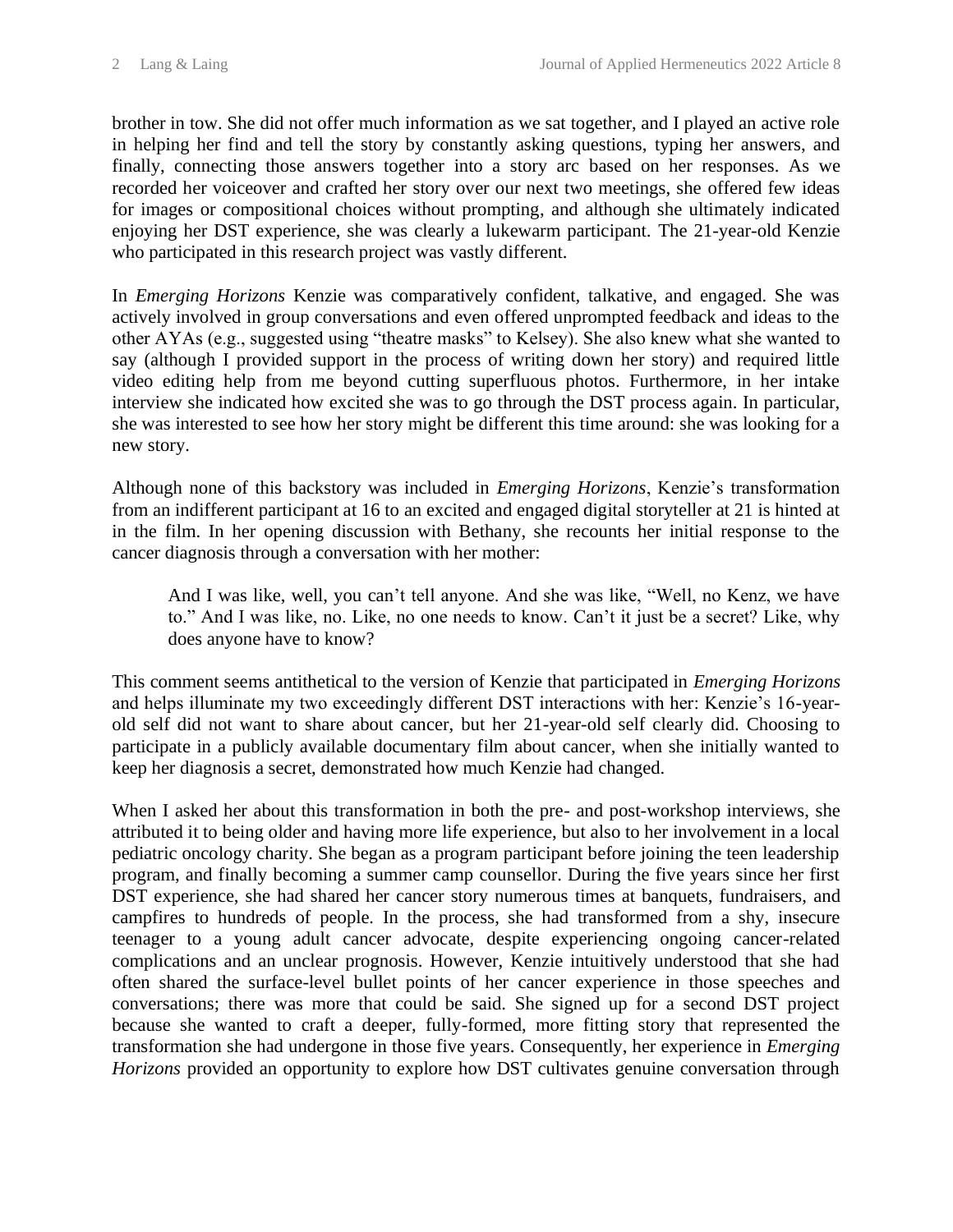the story circle, troubles culturally accepted narratives, and confronts the enigma of "endings" in a cancer experience.

#### **Periods and Ellipses: DST and "Moving On" from Cancer**

*Kenzie: Cancer is always in the back of my mind, and slowly over time, I realized that I can't move on from cancer, but I can move forward. . . I feel that I approach patients in a more compassionate way because I know what it is like to be them: to live with uncertainty.* 

In storytelling for the stage, page, or screen, "a story climax that leaves a question or two unanswered and some emotion unfulfilled is an open ending" (McKee, 1997, p. 48). Conversely, "a story climax of absolute, irreversible change that answers all questions raised by the telling and satisfies all audience emotion is a closed ending" (McKee, 1997, p. 48). Grammatically, a closed ending could be a sentence with a period, while an open ending might use an ellipsis.

Like all storytelling principles, there are gradients and grey areas, and a closed ending for some could feel open to others. However, it is clear that a cancer experience, as it is lived, is not often characterized as a closed ending. Indeed, one of the defining features of cancer in young adulthood, as highlighted by the AYA participants in *Emerging Horizons,* is its exasperating open-endedness, with numerous questions unanswered and emotions unfulfilled. For many AYAs, the cancer chapter of their lives ends with an ellipsis, not a period (Yang et al., 2019).

Kenzie's story is perhaps the most explicit articulation of the open-endedness of a cancer experience due to the unique circumstances around her transition to survivorship. A sudden change in the standard treatment protocol for AML lead to an abrupt, unexpected ending to her acute treatments. Although she was glad to forego the final chemotherapy treatment and stem cell transplant, this ending made her feel that she had "no closure, no reassurance that you are cured, that you are, in fact, a survivor." Compounding this abrupt transition was the relapse and subsequent death of a close friend from the oncology unit who had also been diagnosed with AML. Kenzie did not explicitly mention her friend in the digital story and instead chose to include a photo of them together as she recounted, "I was assured that they would watch me closely, and that I had nothing to worry about, *but that is easy to say*." Beginning with this line, Kenzie's story highlighted the many challenges of closing that chapter of her life story, or in colloquial terms, "move on" from cancer.

During the story circle, the striking open-endedness of Kenzie's story was immediately recognized by the group, and the subsequent discussion was one of the most robust and compelling of the entire DST workshop because of its deep emotional resonance.<sup>1</sup> In this conversation Bethany described "what actually happens for people who have cancer" at the end of their acute treatments:

Bethany: There is no end marker. Kenzie: Yeah. Bethany: You can choose to put markers, but. . . Kenzie: It doesn't really mean anything, yeah.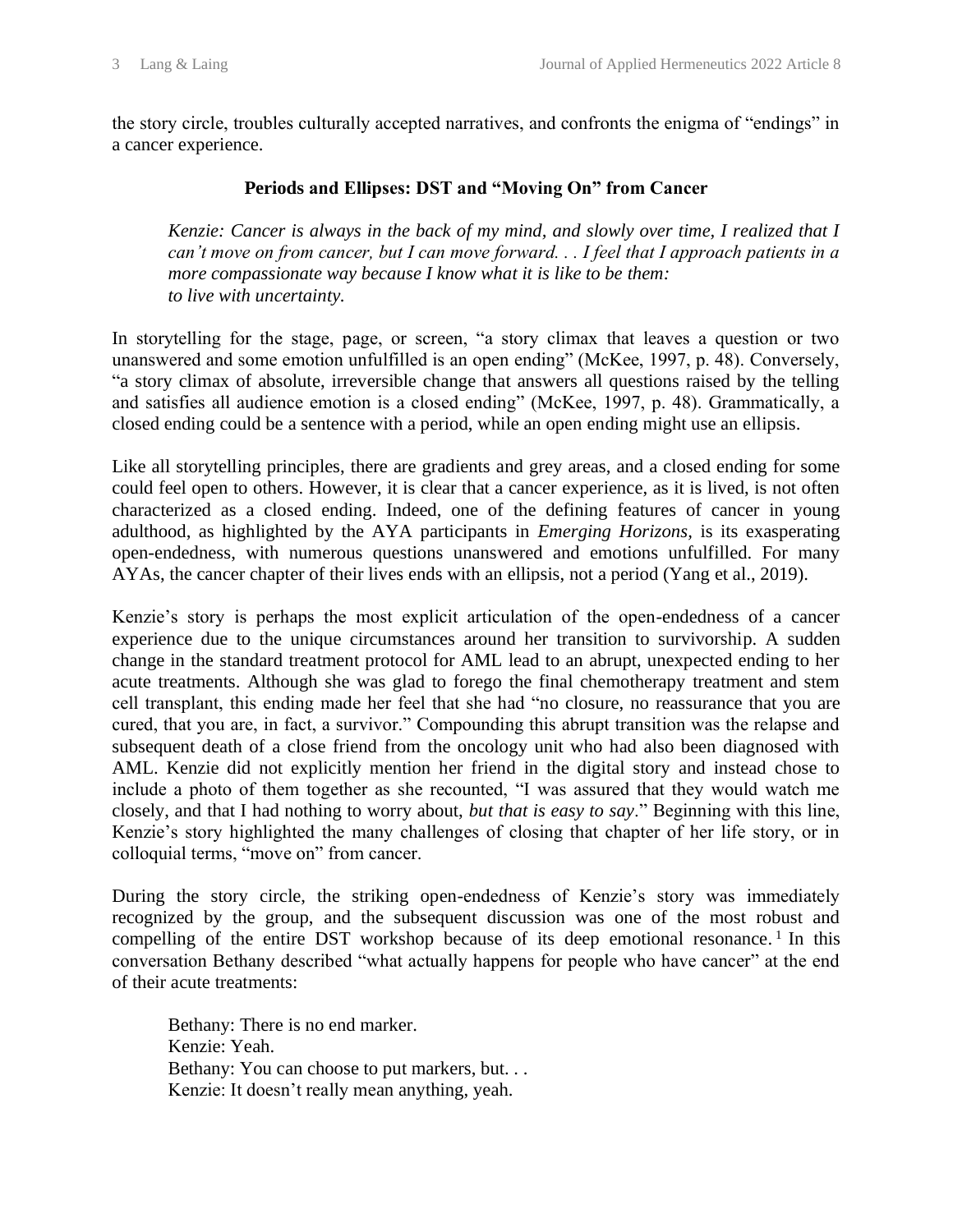#### Bethany: . . . really, like you said, like, you can't, *doctors can't see every cell*.

This exchange helps contextualize a highly prevalent and often severe psychosocial sequela for AYAs: fear of cancer recurrence (Simard et al., 2013; Yang et al., 2019). Unlike other illnesses and injuries which have a clearly identifiable cause or onset, cancer occurs quietly over time, cell by cell until symptoms develop, and from Kenzie's perspective, if it happened once, it could happen again. Similarly, because oncologists cannot "see" every cell after treatment completion they often need to use a watchful waiting approach to determine treatment efficacy (Miller et al., 2008) and therefore do not often use definitive, closed-ending words like "cured" (Miller et al., 2013). Finally, late (e.g., heart disease, secondary cancers) and long-term effects (e.g., immunosuppression, infertility, fatigue, body composition) of treatments can occur or persist for years post-treatment and serve as a "constant reminder of their disease" (Yang et al., 2019, p. 683).

Together, fear of cancer recurrence, watchful waiting, and late and long-term effects ensured that Kenzie's cancer experience did not have a conclusive "end marker." That chapter of her life had no period, "just new protocols, never-ending appointments, more experimental drugs to block infection, and uncertainty. . ."<sup>2</sup> The ellipsis ending enabled cancer to continually seep into the other chapters of her life story over the next six years (e.g., "had a bruise, a cold, an infection . . . Every time I wonder, is this a relapse?"). For Kenzie, cancer was always lurking in the margins and spilling onto the page in unwanted run-on sentences, unfinished thoughts, and ellipses. With this open-ended chapter of unanswered questions and unfulfilled emotions continually influencing her life, DST provided Kenzie the opportunity to "move forward" and "heal" from cancer by helping her craft *an* ending to her cancer story, without the expectation that it be *the* ending. In other words, it allowed her to use both a period and an ellipsis to confront the enigma of endings in her lived experience of cancer.

As Kenzie was still experiencing symptoms and undergoing weekly blood tests to look for signs of a relapse during the filming of *Emerging Horizons*, she expressed uncertainty about how to end her digital story during the Introduction to DST session. My response, directed toward the entire group, was not included in the film:

This is hard for people sometimes. I mean, "My story is still ongoing, my life is still happening. I don't know if I have an ending for this." But it is not like *the* ending of your life story, it's just *an* ending of this [digital] story. There needs to be some sort of concluding statement that helps people feel that this particular [digital] story is wrapped up.

In this statement it becomes clear that the entire DST process portrayed in the film was framed by an awareness and acknowledgement that the experiences expressed in the digital stories could always be returned to and told differently. In other words, the DST process was framed by ellipses even though all the digital stories produced in *Emerging Horizons* ended with a period.

The paradoxical nature of this outcome can be explained by the specific DST methodology used in the film (Lang et al., 2019). Specifically, the finding and telling phases of the workshop generated closed endings because I introduced classical story design (i.e., casually plotting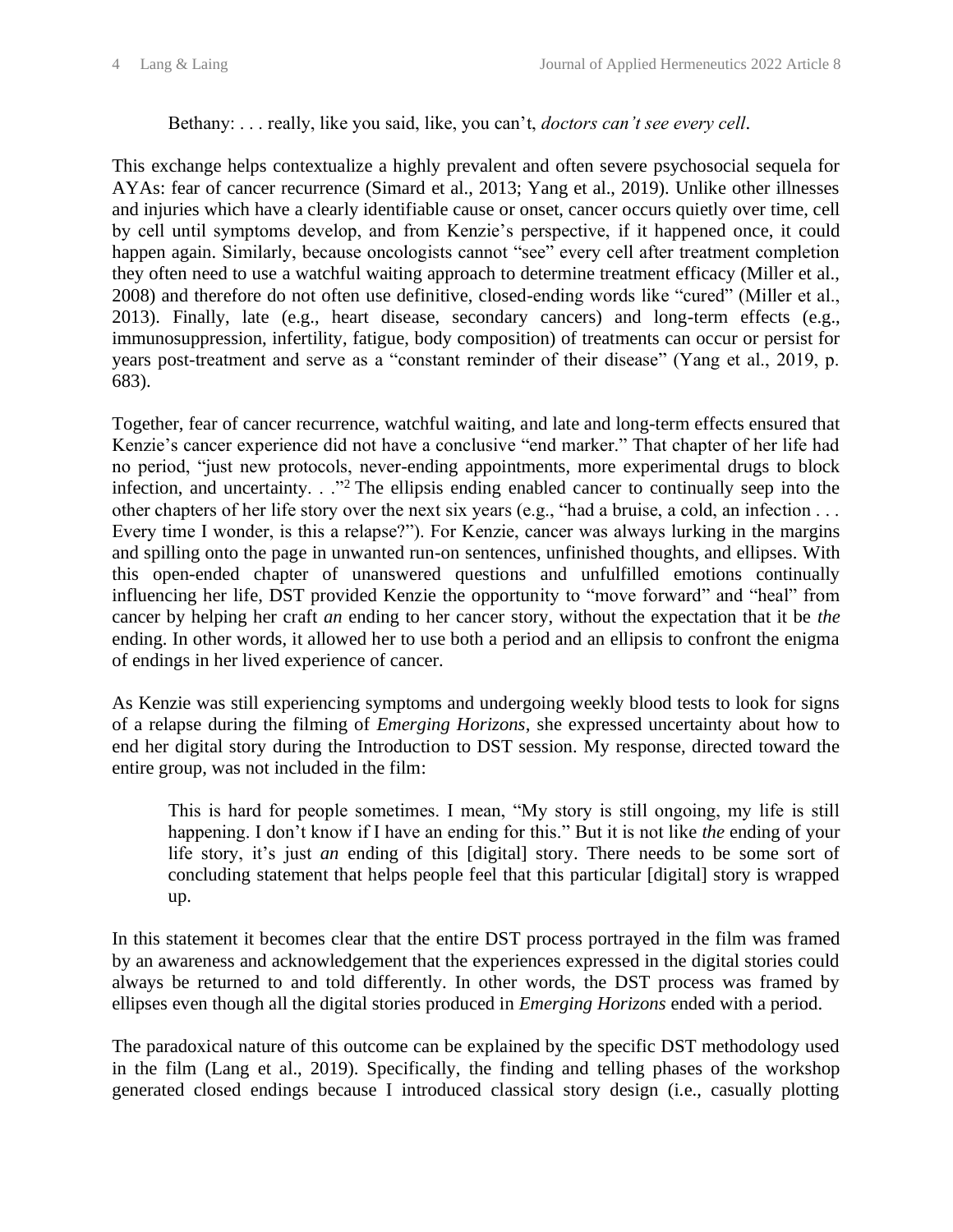meaningful cancer experiences in linear time using five phase story structure with a single, active protagonist. Also known as an "archplot"; McKee, 1997, p. 45) as a way for participants to conceptualize their story. Consequently, Kenzie and the other AYAs in the film crafted a closed ending to their digital story where all questions raised by the story were answered and all emotions evoked were satisfied (McKee, 1997):

- 1) Harmony did not allow cancer to stop her from living;
- 2) Kelsey unmasked the emotional challenges of her cancer experience;
- 3) Derek discovered how important it was to release emotions;
- 4) Kenzie embraced the uncertainty in her life as a way to help others;
- 5) Bethany appreciated and valued who she had become since cancer.

In these digital stories, the primary questions and emotions were satisfied, despite the fact that all of the AYAs, like Kenzie, were living an open-ended cancer story. By embracing both periods and ellipses, the DST experience allowed the AYAs to gain the emotional benefits of both (i.e., a sense of "closure" *and* an appreciation of the open-ended nature of a cancer experience) while also providing the participants with the awareness and narrative tools to continually write new endings to their cancer story. In other words, the DST process demonstrated to the AYAs that they could continually return to their cancer experience and reinterpret that experience in new and deeper ways as their horizons broadened.

The endings of Kenzie's two digital stories provide a salient demonstration of this possibility. The final image of Kenzie's first digital story was a photo of her standing in the woods wearing a frilly blue gown and holding a photo of herself (bald, during treatment) with the word "survivor" printed below. In this ending the final words of her voiceover were, "I plan to be an EMT so that I can help others, with eventually being a nurse on the oncology unit." In *Emerging Horizons,* Kenzie used this same frilly dress photo in her digital story, but it was incorporated as the second last image. While the frilly dress photo is on screen she said, "I have learned there is a difference between being cured. . ." before fading to a new ending image of her standing on a dock in a mountain lake, her hands raised in victory, with the words, ". . . and being healed."

These two digital stories, separated by five years, chronicle the very same cancer experience and even use many of the same images, but end in vastly different ways. The first story ended with a desire to "move on" from cancer so that she could help others, while the second embraced "moving forward" with cancer as an experience that had enhanced her ability to help others. In one story, cancer had stopped her life, in the other it made her a better EMT "because I understand what it is like to be them, to live with uncertainty." Kenzie's two DST experiences demonstrate that a cancer story, like all stories, could always be told differently. Using DST to cultivate this important understanding could empower AYA cancer survivors to shed the illfitting, culturally accepted, hand-me-down narratives of cancer survivorship that have been passed on to them through language and history.

#### **Hand-Me-Down Stories: Troubling Culturally Accepted Cancer Narratives**

*Kenzie: I mean, I talk about it, but I don't necessarily talk about this intense portion of it, you know? I'm more, like, I did this in treatments, isn't that cool! I was given these*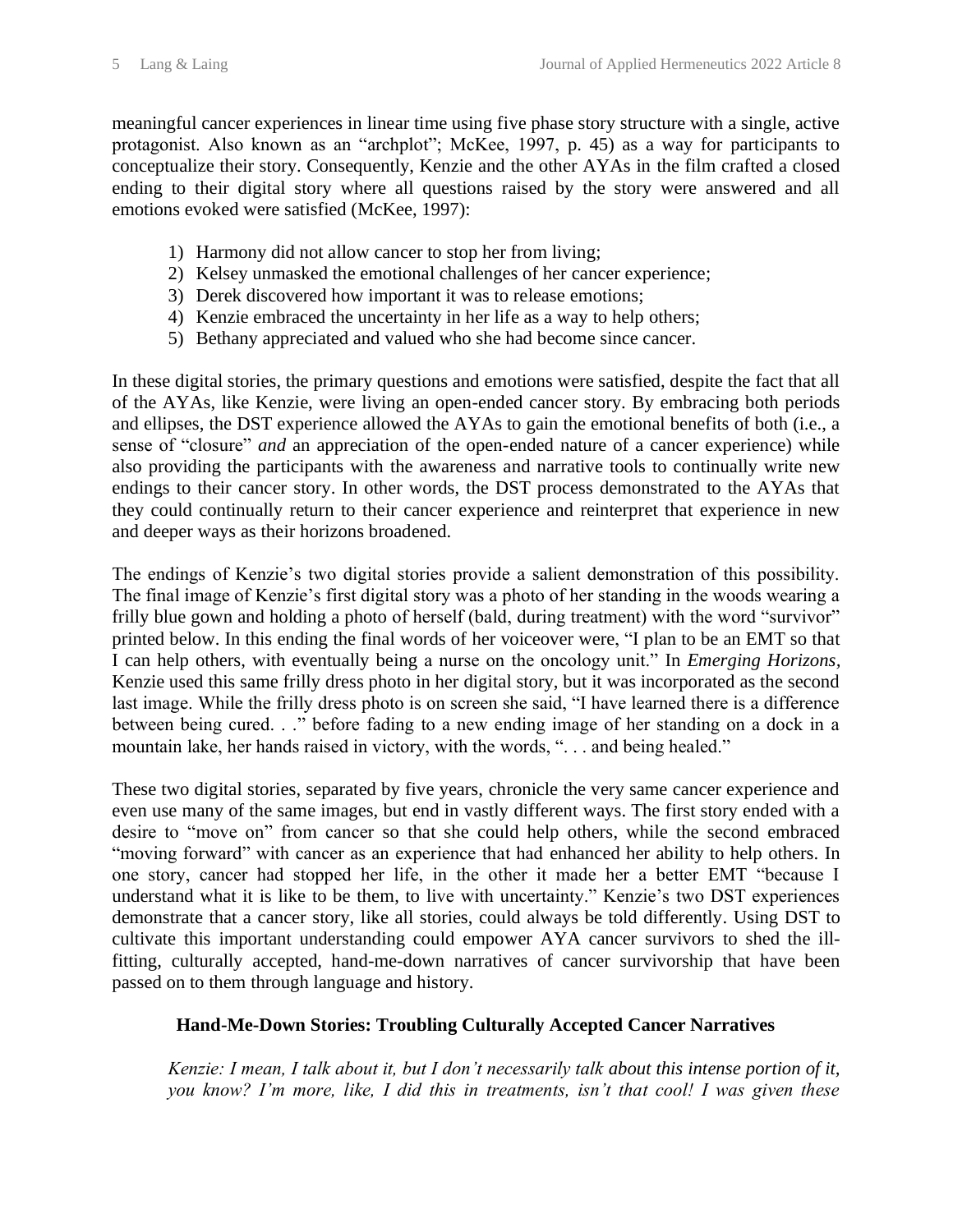*opportunities or, I got involved in these programs because of it. But I don't necessarily talk about the "oh it really sucked" part of it . . . I normally just choose the lighter side of it.*

At the beginning of Kenzie's digital story, she described the experience of watching the Hollywood film, *My Sister's Keeper* (Cassavetes, 2009), which chronicles the family struggles of a child with leukemia, two months before being diagnosed with leukemia herself. As she sat in the exam room receiving the diagnosis, she wondered, "Did I jinx it?" before exclaiming, "I don't want to die!" This opening provides a rich illustration of how cultural depictions of cancer significantly influence an AYA's diagnostic experience: after hearing the word "cancer" the historically effected consciousness (Gadamer, 1960/2004) reviews the interactions over a lifetime and interprets that word based on those experiences. For Kenzie, the word cancer immediately connected to the baldness, frailty, pain, and eventual death depicted in *My Sister's Keeper,* as that film was the primary contributor to her understanding of pediatric leukemia. This film, in turn, was informed by wider cultural depictions and understandings of cancer that are influenced by, and wrapped up in, language and history.

It is difficult to grasp the multitudinous ways in which language and history can affect when, where, how, and why an AYA cancer survivor shares their story. In Gadamer's (1960/2004) words, "history does not belong to us; we belong to it" (p. 260), and the same could be said of language. However, it was apparent in Kenzie's DST workshop experience that the influence of language and history on her experience of cancer went well beyond her initial reaction to the diagnosis; it fundamentally influenced the way she had shared her cancer story up until the fateful story circle conversation in *Emerging Horizons*. Specifically, the story circle conversation around Kenzie's experience provided two salient examples of culturally accepted narratives handed down to AYAs that "are easy to say" but much more difficult, or even impossible, to live out.

First, the common language of cancer in Canada includes a word that Kenzie and the other AYAs in the film found ill-fitting: "cure." A Google search for "cancer fundraiser" reveals the dominance of this word in the cultural conversation of cancer, with many fundraisers simply titled "*(insert verb)* for the Cure." This phenomenon is particularly interesting as historically, the word "cure" was applied only to the person being treated and was most often connected to ancient words for "make whole" or "tend to," with few connections to ancient words for "physician" (Online Etymology Dictionary, n.d.). Only since the 14<sup>th</sup> century was the word "cure" used in a medical context with reference to a disease itself (Online Etymology Dictionary, n.d.). The contradiction highlighted in this etymology is insightful; cancer cannot be cured, only people can be cured. Only people can be tended to, made whole, or cured of something. The language of illness used in ancient times focused attention on the individual, whereas now, the focus is often on the disease. Unfortunately, this subtle shift in language toward curing cancer, not the person, disregards the long-term impact of a cancer experience and produces a shapeless and unbecoming narrative centered around "moving on" from cancer as the ultimate goal, a narrative that clearly did not fit the experiences of the AYAs in *Emerging Horizons*.

Harmony's response to Kenzie's digital story is perhaps the best example of how the language of "cure," and its unsaid expectation of "moving on," can negatively affect AYA cancer survivors.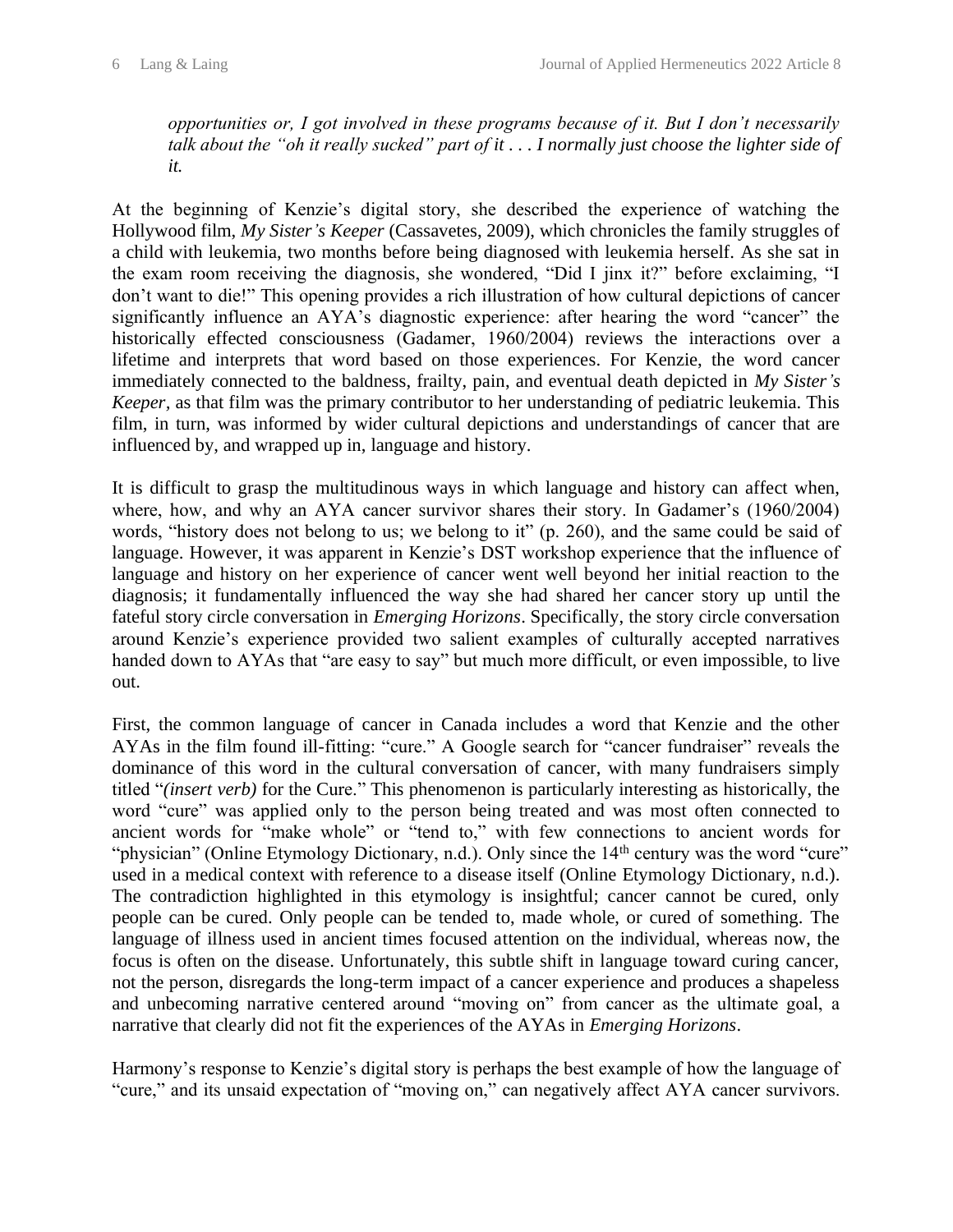Harmony said, "yeah, you could feel the, the 'hurry up, get better,' and then, at the end really realizing that there is a big difference, for that *healing* right? Yeah . . . It was beautiful." In this comment, it is clear that the language of "cure" cultivates the narrative of "hurry up, get better," and that the language of "healing" may be a more fitting description of the experience of cancer survivorship. Indeed, Kenzie's entire DST experience in *Emerging Horizons* is an attempt to shed the unhelpful modern usage of the word "cure" and its narrative implications, while taking up the more meaningful language of "healing" and the ensuing narrative of "tending to" or being "made whole." Interestingly, the ancient use of "cure" is more aligned with the modern usage of "heal" (Online Etymology Dictionary, n.d.), and perhaps "*(insert verb)* for Healing" would be more appropriate language for the cancer survivors that these fundraisers are meant to support. Taking up the language of healing could help AYAs shed the current culturally accepted "hurry up, get better" narrative while also cultivating a new cancer narrative centred on "moving forward."

In addition to the prevailing language of "cure," historical storytelling conventions may have influenced the way Kenzie shared her cancer story as an AYA advocate. History has bestowed modern culture with an implicit understanding of the archetypal "hero" (i.e., the monomyth; Rank et al., 1990), which has cultivated the "cancer hero" amalgam within the world of oncology (Stacey, 1997). The archetypal cancer hero is someone who "beat" cancer and then went on to do incredible feats like win several Tour de France races, climb Mount Everest, or start a cancer charity (Stacey, 1997).<sup>3</sup> Kenzie, through her involvement as a teen leader and camp counsellor for a local pediatric cancer charity, became a cancer hero on a smaller scale. Once she took up this mantle, her story was necessarily constrained by these unsaid but tacitly understood narrative conventions. Specifically, the accepted conventions of Kenzie's pediatric cancer hero status (i.e., leader and counsellor) required her story to focus on how certain programs and services enabled her to experience meaningful childhood "play" throughout treatment and beyond (Laing, 2013). This was apparent in her final interview quote provided above where she described how, when telling her cancer story, she always focused on the fun and exciting things she did during cancer, not "this intense portion of it" (i.e., fear of recurrence, late and long-term effects, uncertainty).

During the story circle discussion of Kenzie's story most of the AYAs indicated feeling the same unspoken cultural pressure to put on the cancer hero cloak and "curate" their cancer story in a way that covered over deeper, more honest representations of their experiences. The following conversation was not included in the film, but was the final exchange in Kenzie's story circle discussion:

Mike: I think the "curing" and the "moving on," those are those narratives that our culture and world are trying to put on to us [sounds of agreement]. Kenzie: They're like, "oh you're cured, cool." Harmony: Exactly. Bethany: It is way more comfortable for everyone around us to say. . . Kelsey: You beat it! Harmony: Exactly! Bethany: . . . "oh, you're moving on, that's so good." Or, "you're cured, that's so great." But the people around us don't want to hear the other side of it . . . Kelsey: No!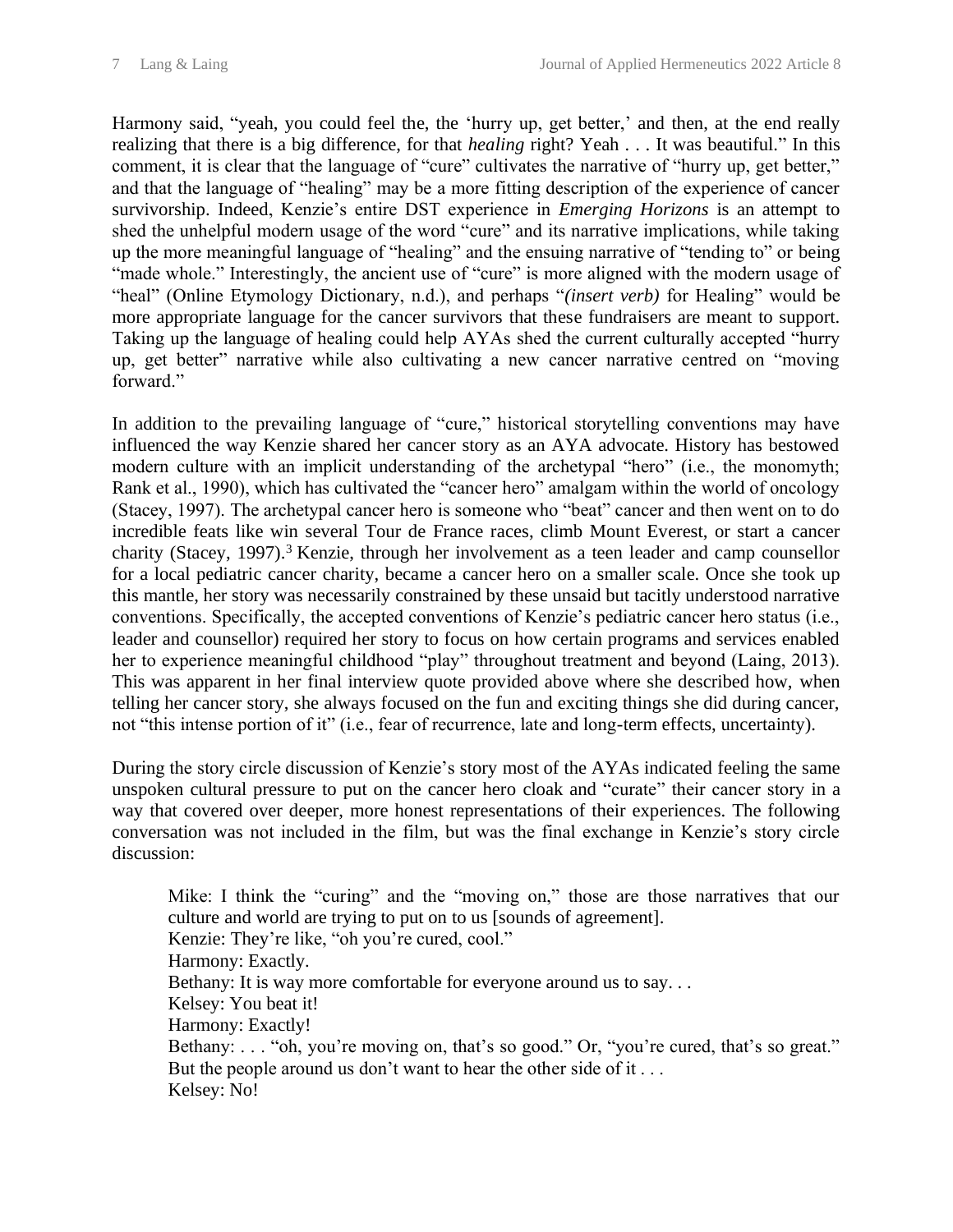Kenzie: I'm kind of, kind of cured [laughter].

Bethany: Yeah! They don't want to hear that we have to carry this experience with us our entire lives. It's something that as survivors we can share with each other, but people that aren't survivors. . .

Harmony: Live in black and white when it is so grey, right?!

Bethany: Yeah! And because they love us, they want to see us just move on [slapping hands together in forward motion].

Harmony: Exactly.

Mike: Hmmm. Yeah, cool. I think that it is really important for other young adult cancer survivors to hear this part of it, to hear this story. You know, the story that we are writing ourselves, not the story that other people are putting on us.

Harmony: Or that we curate for other people, right, to make them feel comfortable. The conversations I have with my mom versus what we are having here is very different.

This conversation identifies the problem with culturally accepted, hand-me-down cancer narratives: they are full of clichés and platitudes that often do not fit individual AYA experiences and cover over meaningful moments of a cancer experience that could cultivate deeper understanding. Ironically, the cancer hero cape could cover over the very phenomenon that it purports to reveal.

The cancer hero monomyth may be perpetuated because in many settings it is easier to share than the "real" story. Kenzie's cancer hero story, for example, may have been valuable for fundraising precisely because it was understandable to the broadest possible audience (i.e., informed by a common language and history). However, the DST setting is different than most settings in which AYAs share their cancer stories. They have time to reflect on their story *and* have their story reflected back to them through a genuine story circle conversation with people who understand the unsaid, and the unsayable, aspects of their experience. In the reflective intensity of Kenzie's story circle conversation, it became apparent to her *how* she had outgrown her culturally influenced cancer story like a worn-out, hand-me-down sweatshirt. She needed new clothes, and through conversation with other AYAs was able to shed the unhelpful language of the "cure," set down the bulky mantle of the cancer hero and select a new story that fit comfortably like a favorite t-shirt and perfect pair of jeans.

## **Bubbling Up: The Reflective Power of the Story Circle**

*Mike: You didn't actually have anything written down, but as you were sharing all of a sudden those two themes came out.*

*Kenzie: Yeah, it kind of all fell into place as I was talking about it. I guess I knew what I wanted to say!*

*Mike: Yeah, and everyone else did too! . . . There was a clear theme or message that started to develop as you were sharing it with us.*

As a 23-year-old, I spent five weeks hitchhiking and traveling around the Tibetan plateau. I was warmly welcomed into every monastery, village, and encampment I visited, often staying for a few days and participating in the daily activities of life. Stepping through those doors felt like travelling back in time, except for one piece of modern looking equipment that most monks,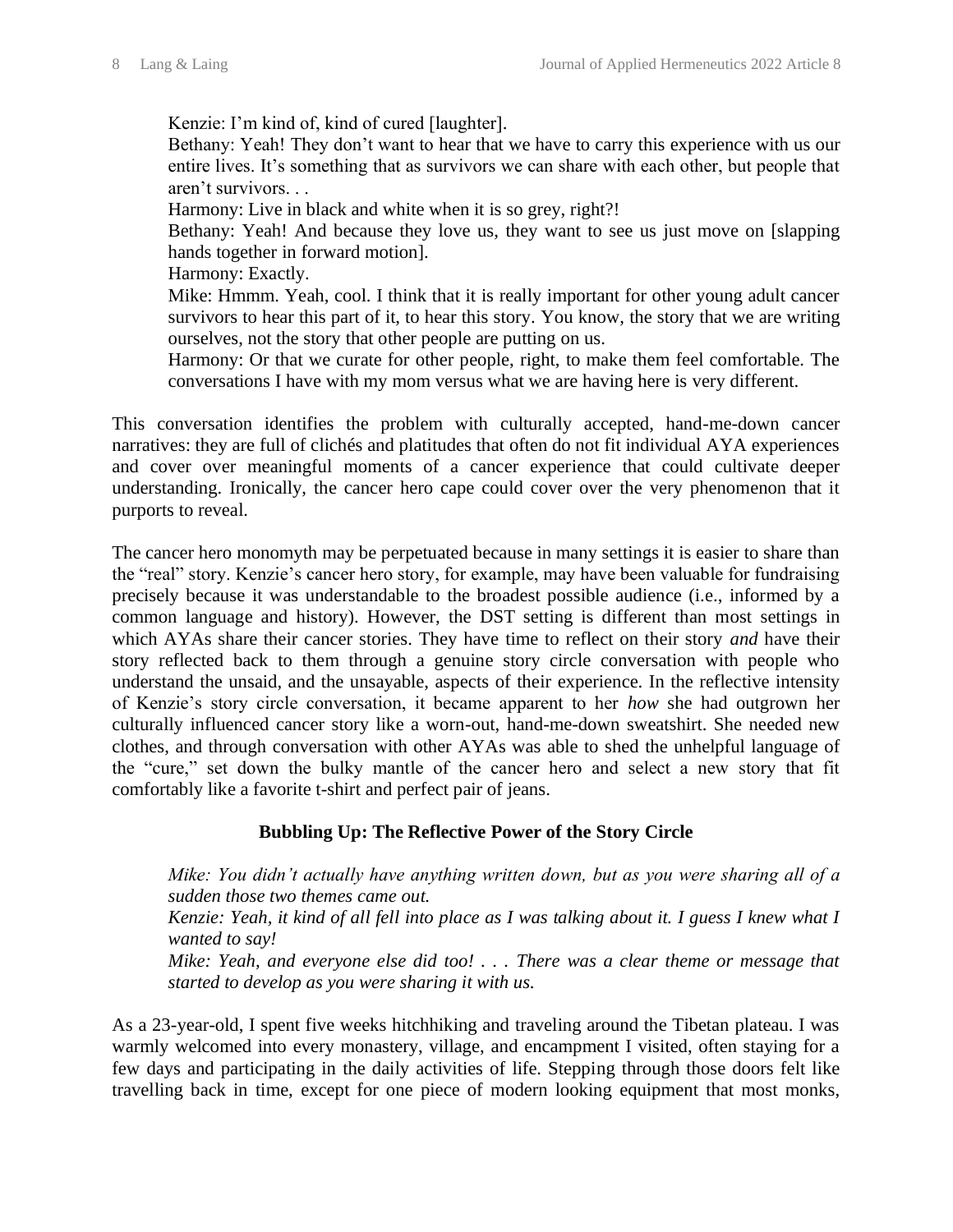townspeople, and nomads possessed. It was a large parabolic dish of polished metal with a steel tripod in the middle. One calm, sunny afternoon, I summoned the courage to pantomime a question about the purpose of the apparatus to a young monk, who proceeded to place a large metal teakettle full of water on the tripod. I immediately understood that the dish was meant to heat the water in the kettle but was shocked when we returned to the courtyard 30 minutes later to find the kettle steaming and bubbling over. In the rarified atmosphere 4,500 meters above sea level, a mirror could boil water faster than a yak dung cooking fire. One of the many lessons I learned from my time in Tibet is that focused reflection can be powerful.

Across many health contexts and functions (e.g., disability advocacy, aging research, sexual health education, etc.) the DST process has been highlighted as an effective tool to help participants disrupt dominant cultural narratives of illness by enabling focused reflection on their own lived experiences, but also, and perhaps more importantly, as their story is reflected back to them in the story circle (de Jager et al., 2017; Fiddian-Green et al., 2019; Gubrium, 2009; Lambert, 2013a; Rice et al., 2018; Rice & Mundel, 2018). After facilitating many story circle conversations over the past eight years, I am continually amazed by how the focused reflection of a group can bring the tepid water of everyday experience to a rolling boil. However, I have struggled to find the words to adequately convey the uniquely emotional, emergent, and cocreative nature of this process. Fortunately, Kenzie's story circle experience in *Emerging Horizons* and Gadamer's account of genuine conversations have provided a mirror to focus and reflect these story circle experiences.

In real time, the story circle depicted in *Emerging Horizons* lasted just over one hour and each story led to engaged discussion as exemplified by the three and a half minutes that were included in the film. Through the story circle, potential metaphors were clarified (Harmony), images suggested (Kelsey), controlling ideas affirmed (Derek and Bethany), and for Kenzie, meaningful language uncovered. According to Gadamer (1960/2004), each person in a conversation comes with their own unique horizon or "vantage point" (p. 313), and through genuine conversation a fusion of horizons occurs and new understanding emerges. Building on this metaphor, it could be said that the multiple participant horizons represented in a story circle increases the "surface area" of lived experience, reflecting the story back to the storyteller and leading to an intensification of understanding.

In *Emerging Horizons* each AYA in the story circle was a mirror for the others, and as Kenzie gazed at her experience through the reflected language of "moving on versus moving forward," "healing versus curing," and "living with uncertainty," a fusion of horizons occurred that allowed new understanding to bubble up in her consciousness. Kenzie's story had always been there, embedded in her experience, but the fact that all the phrases provided by the other AYAs in the story circle were integral to her completed digital story, demonstrated that a fusion of horizons had occurred. The combined reflective surface of six horizons was powerful enough to boil away the superfluous content of Kenzie's cancer story and cultivate a moment of truth that she apprehended in her digital story (Lang et al., 2020). Kenzie's digital story itself is a demonstration of how the reflective focus of a group of peers in genuine conversation can lead to the intensification of meaning and transform vague tepid ideas into a roiling caldron of understanding.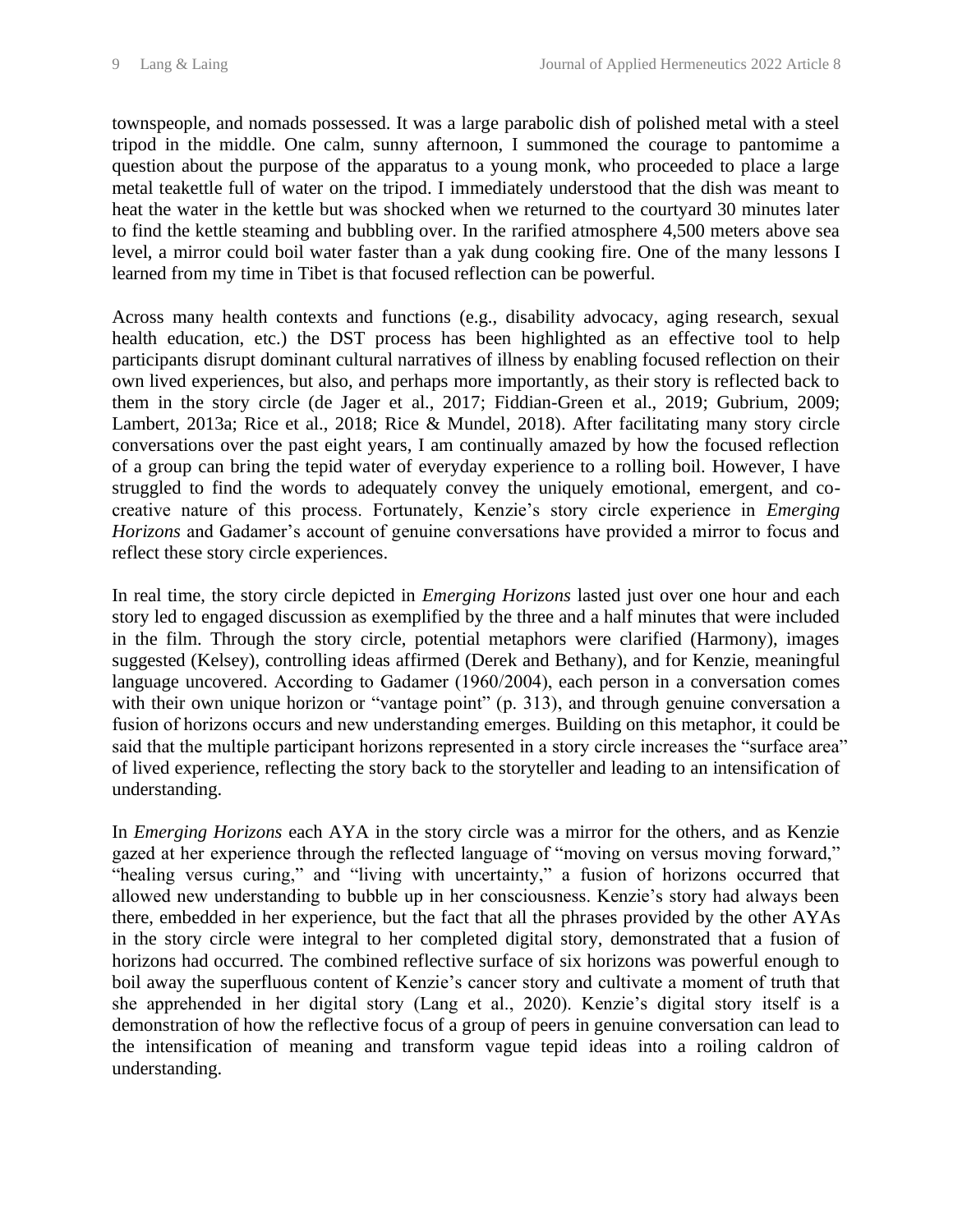However, the potential understanding cultivated in and through the story circle experience can only be achieved if the conditions of a genuine conversation are achieved. Gadamer *(*1960/2004) provided a clear description of how the story circle experience portrayed in *Emerging Horizons* could be considered a genuine conversation:

The way one word follows another, with the conversation taking its own twists and reaching its own conclusion, may well be conducted in some way, but the partners conversing are far less the leaders of it than the led. No one knows in advance what will "come out" of a conversation. Understanding or its failure is like an event that happens to us. (p. 383)

There was no knowing in advance what would "come out" of the story circle in *Emerging Horizons*, only that there would be stories about cancer. Moreover, although the story circle was "conducted in some way," by me encouraging participants to share and prompting discussion with a single question ("what resonated with you in the story?"), the conversation took its own twists and came to its own conclusions that revealed or clarified something for each storyteller. It was clear that in the story circle both the AYAs and I were "far less the leaders of it than the led" and that it was through the focused reflection of the group that understanding struck like lightning, like an event that happened *to us all*.

If truth is an event (Gadamer, 1960/2004), then Kenzie's experience in *Emerging Horizons*  demonstrates how DST can create the opportunity for truth events to occur by placing a topic on the tripod, focusing the beam, and watching to see what bubbles up. By being aware of the conditions of a genuine conversation and purposely cultivating its generative possibilities through the story circle, a deeper truth – or perhaps a new truth – emerged from Kenzie's cancer story. In this way, DST could help AYAs like Kenzie address the enigma of endings, shed illfitting, culturally accepted narratives, and find a new, more meaningful story through genuine conversation with their peers. That Kenzie accomplished her goal was apparent during the voiceover recording of her story in *Emerging Horizons*:

Mike: Cool. . . that's a good ending! Kenzie*:* [Nodding head emphatically] Yeah, I like the way that ends.

#### **References**

Cassavetes, N. (Director). (2009). *My Sisters Keeper* [Film]. Curmudgeon Films.

de Jager, A., Fogarty, A., Tewson, A., Lenette, C., & Boydell, K.M. (2017). Digital storytelling in research: A systematic review. *The Qualitative Report, 22*(10), 2548-2582. <https://nsuworks.nova.edu/tqr/vol22/iss10/3>

de Rooij, J.D., Zwaan, C.M., & van den Heuvel-Eibrink, M. (2015). Pediatric AML: From biology to clinical management. *Journal of Clinical Medicine, 4*(1), 127–149. <https://doi.org/10.3390/jcm4010127>

Fiddian-Green, A., Kim, S., Gubrium, A. C., Larkey, L.K., & Peterson, J.C. (2019).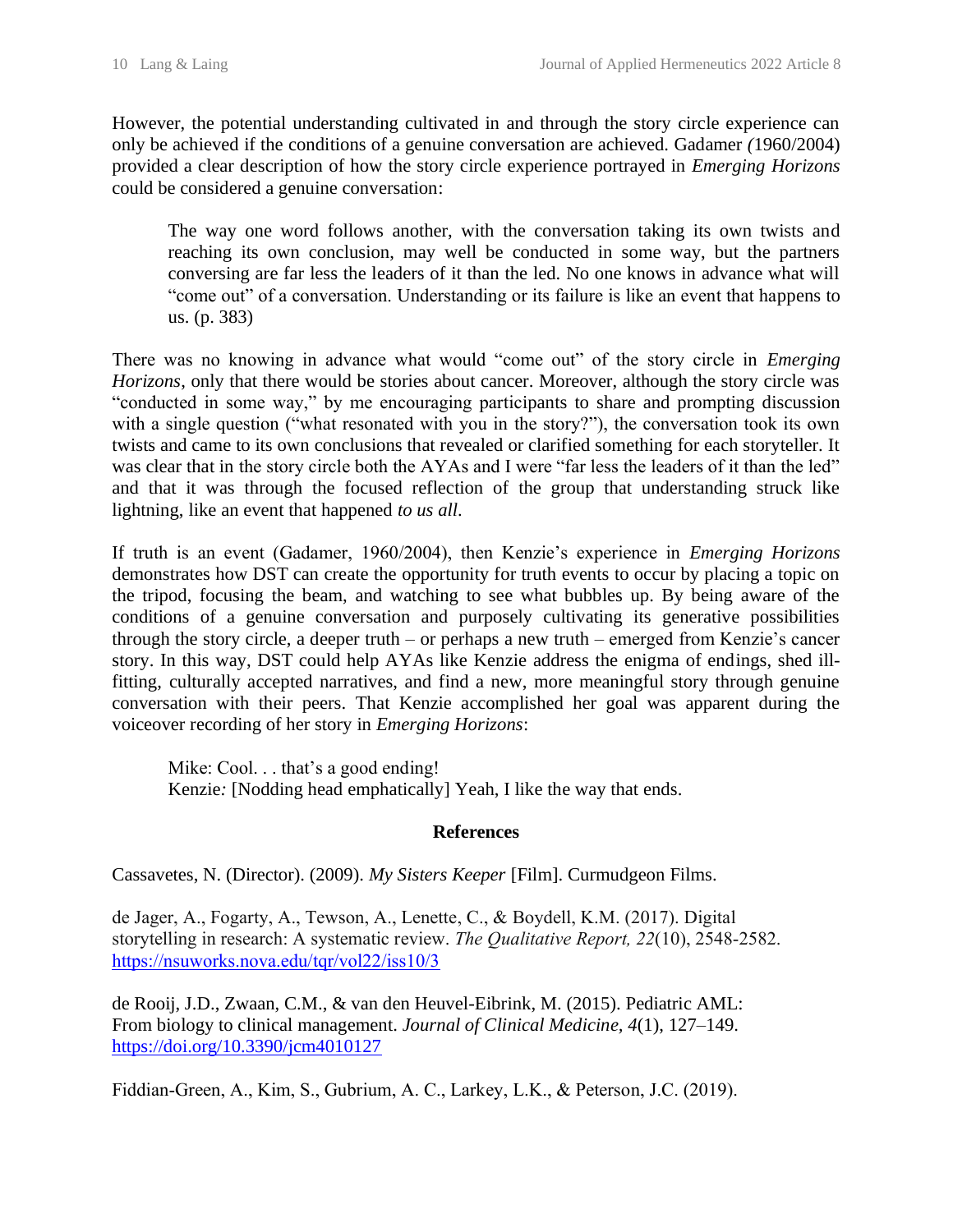Restor(y)ing health: A conceptual model of the effects of digital storytelling. *Health Promotion Practice, 20*(4), 502–512.<https://doi.org/10.1177/1524839918825130>

Gadamer, H.-G. (2004). *Truth and method* (2<sup>nd</sup> ed.; J. Weinsheimer & D. G. Marshall, Trans.). Bloomsbury. (Original work published 1960)

Gubrium, A. (2009). Digital storytelling: An emergent method for health promotion research and practice. *Health Promotion Practice, 10*(2), 186-191.<https://doi.org/10.1177/1524839909332600>

Laing, C.M. (2013). "It's not just camp": Understanding the meaning of children's cancer camps for children and families [Doctoral dissertation, University of Calgary]. <https://doi.org/10.11575/PRISM/26688>

Lang, M.J., Laing, C.M., Ewashen, C., & Moules, N.J. (2020). Digital stories as data: An etymological and philosophical exploration of cocreated data in philosophical hermeneutic health research. *International Journal of Qualitative Methods, 19*(1), 1-9. <https://doi.org/10.1177/1609406920913673>

Lang, M.J., Laing, C.M., Moules, N.J., & Estefan, A. (2019). Words, camera, music, action: A methodology of digital storytelling in a health care setting. *International Journal of Qualitative Methods,* 18, 1-10.<https://doi.org/10.1177/1609406919863241>

Lambert, J. (2013a). *Digital storytelling: Capturing lives, creating community* (4<sup>th</sup> ed.). Routledge.

McKee, R. (1997). *Story: Substance, structure, style and the principles of screenwriting.* HarperCollins.

Miller, K., Merry, B., & Miller, J. (2008). Seasons of survivorship revisited. *The Cancer Journal, 14*(6). https://journals.lww.com/journalppo/Fulltext/2008/11000/Seasons\_of [Survivorship\\_Revisited.5.aspx](https://journals.lww.com/journalppo/Fulltext/2008/11000/Seasons_of_%20%20Survivorship_Revisited.5.aspx)

Miller, K., Abraham, J., Rhodes, L., & Roberts, R. (2013). Use of the word "cure" in oncology. *Journal of Oncology Practice, 9*(4), e136-e140. <https://doi.org/10.1200/JOP.2012.000806>

Online Etymology Dictionary. (n.d.). *Cure*. Retrieved January 9, 2021, <https://www.etymonline.com/word/cure>

Rank, O., Segal, R.A., Raglan, F.R., & Dundes, A. (1990). *In Quest of the hero.* Princeton University.

Rice, C., LaMarre, A., Changfoot, N., & Douglas, P. (2018). Making spaces: Multimedia storytelling as reflexive, creative praxis. *Qualitative Research in Psychology, 17*(2), 222-239. <https://doi.org/10.1080/14780887.2018.1442694>